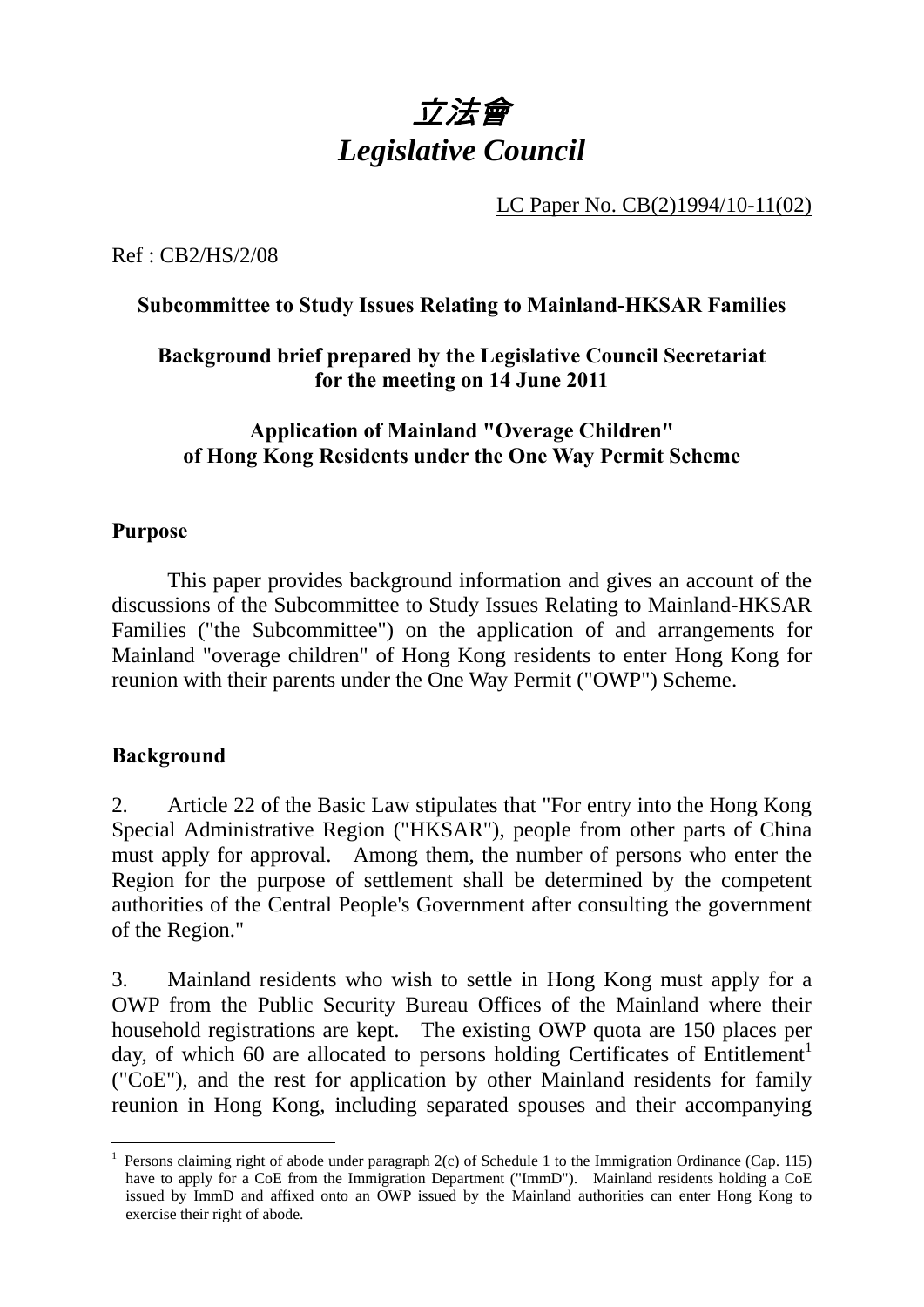children, unsupported children who need to join their relatives in Hong Kong (unsupported children), persons coming to Hong Kong to take care of their unsupported aged parents, and unsupported elderly people coming to join their relatives in Hong Kong. The number of new arrivals of OWP holders in the past 10 years is in **Appendix I**.

4. The Mainland authorities have since May 1997 applied the "Points System" to assess and determine the eligibility of applicants and the order in which they may settle in Hong Kong. Except for CoE holders, the main considerations in examining and approving OWP applications include the separation time and the age of the applicants or their Hong Kong relatives.

5. Before 1 November 2001, under the rules of the Mainland authorities, eligible Mainland children of Hong Kong residents aged below 14 might apply for OWP to come to Hong Kong for settlement. Approval would not be granted to those who attained the age of 14 while awaiting approval by the Mainland authorities. The term "overage children" refers to those persons who (a) were below the age of 14 when their natural fathers or mothers, before 1 November 2001, obtained their Hong Kong identity card; and (b) turned 14 while awaiting approval and hence loss their approval status.

## **Deliberations by the Subcommittee**

6. In the course of deliberations on the immigration arrangements for families with members from the Mainland, members have put forward some proposals to refine the OWP Scheme, including opening a channel for adult children to reunite with their parents in Hong Kong.

#### Application of OWP of Mainland "overage children" of Hong Kong residents

7. At its meeting on 5 November 2009, the Subcommittee was advised by the Administration that the Central Government had announced that a new policy initiative would be implemented to cater for Mainland adult children of Macao residents to settle in the Macao Special Administrative Region ("MSAR"). The Central Government had indicated that the policy, in general, would be applicable to Hong Kong. According to the Administration, the arrangements had yet to be finalised and announced, and it was actively discussing with the Mainland authorities on the arrangements.

8. At its meeting on 26 April 2010, the Subcommittee was advised that the Central Government had already made clear to the HKSAR Government that the arrangements to cater for Mainland "overage children" of Macao residents to settle in MSAR would also be applicable to Hong Kong. Noting that the Administration was discussing with the relevant Mainland authorities the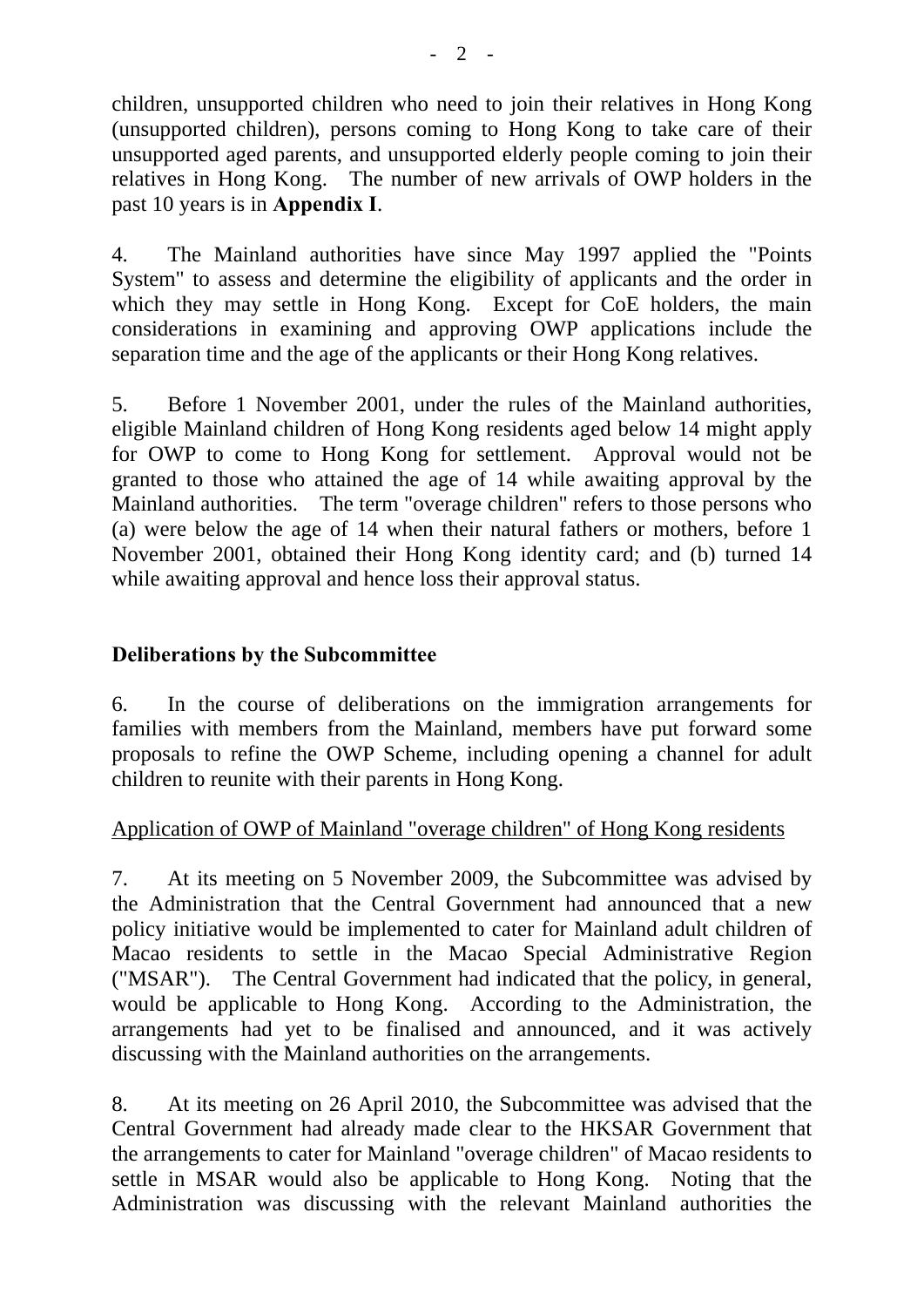implementation arrangements, members urged the Administration to expedite the discussion and make public announcement of the new arrangements. Some members took the view that applications should be vetted and approved based on objective criteria, such as separation time and the special circumstances of each case.

9. According to the Administration, it had held a number of meetings with the relevant Mainland authorities regarding the implementation arrangements and exchanged views on certain principles, including no deadline being set for application, vetting of applications in order of priority based on objective criteria (such as the date when the father or mother was issued with his/her Hong Kong identity card), etc. The Administration assured members that once there were more concrete developments in respect of the OWP application of Mainland "overage children" of Hong Kong residents, it would promptly inform the Subcommittee and make a public announcement.

10. At its meeting on 29 June 2010, the Subcommittee noted with concern that the Administration was still in discussion with the Mainland authorities on the implementation arrangements, despite the fact the Central Government had announced the arrangements. Members took a strong view that it was the HKSAR Government's responsibility to honour and implement the Central Government's policy. The Administration should actively follow up the matter with the Mainland authorities. The Administration advised that given that tens of thousands of Mainland adult children of Hong Kong residents were involved, both the HKSAR Government and the Mainland authorities had to work out the arrangements to help ensure their orderly arrival.

11. Pursuant to the Subcommittee meeting on 29 June 2010, the Chairman wrote to the Secretary for Security ("S for S") to convey the Subcommittee's views on the matter, and requested the Administration to provide a concrete implementation timetable. In his reply dated 4 August 2010, S for S assured members that the Government would spare no effort in continuing with the on-going discussions with a view to finalising the arrangements and promulgating such arrangements as soon as possible.

12. The Subcommittee discussed the progress again at its meeting on 26 October 2010. According to the Administration, although it was not in a position to pre-empt the Mainland authorities in committing to any detailed application arrangements or timetable, it believed that the discussions on the relevant arrangements were already at the final stage. Subject to the Mainland authorities' confirmation of the concrete details, eligible Mainland "overage children" of Hong Kong residents could start applying for OWP for settlement in Hong Kong in accordance with the arrangements to be promulgated by the Mainland public security authorities.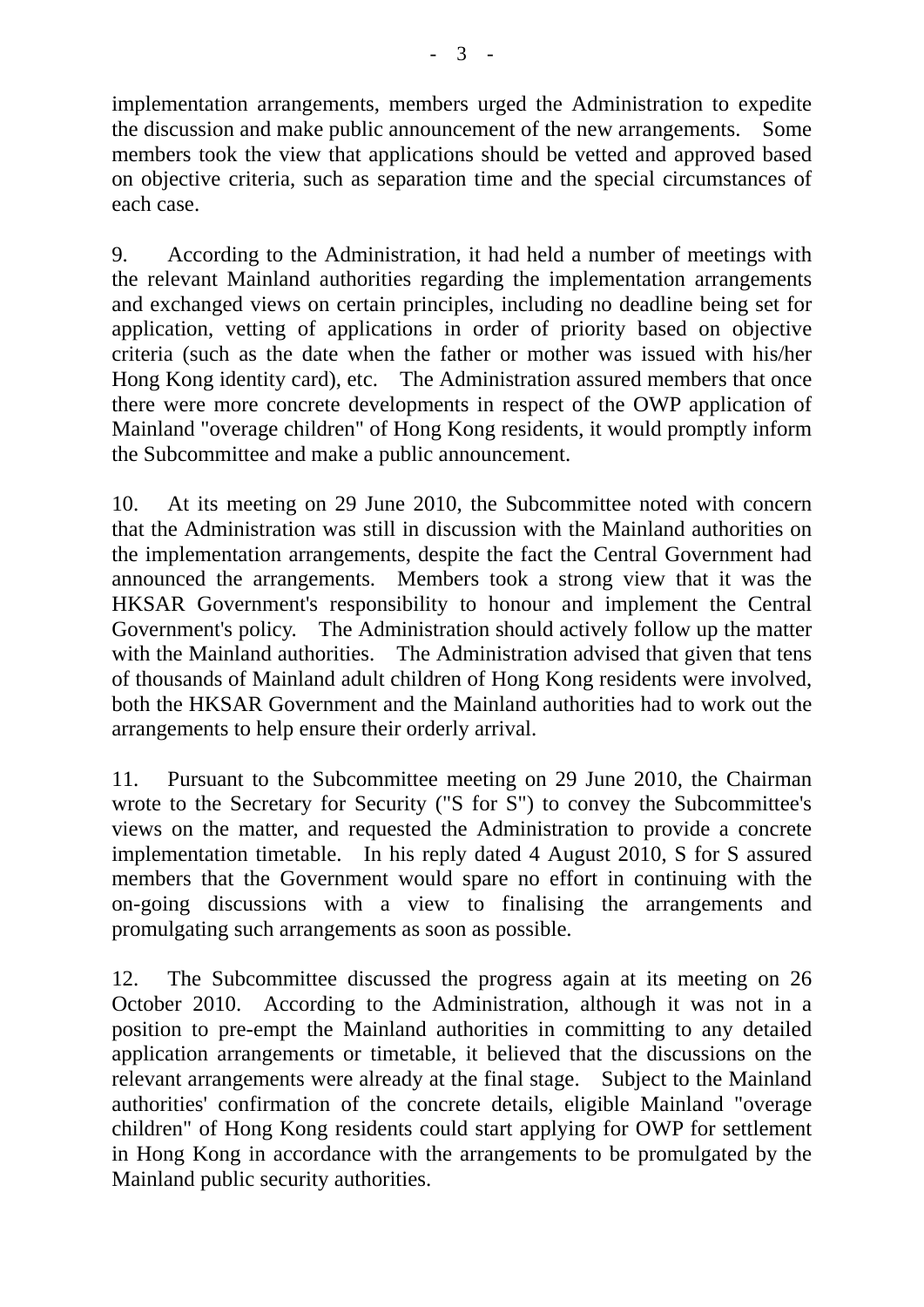13. Members were dissatisfied at the slow progress made in respect of the implementation arrangements for eligible Mainland "overage children" to apply for OWP. Members strongly urged the Administration to actively follow up the matter with the relevant Mainland authorities and make available the new arrangements as early as practicable. To expedite the ongoing discussions between the HKSAR Government and the relevant Mainland authorities, members agreed that the Chairman should on behalf of the Subcommittee write to the Hong Kong and Macao Affairs Office of the State Council requesting it to assist in expediting the discussions on the matter, with a view to commencing the OWP application procedure by 1 January 2011.

## Implementation details of OWP application of "overage children"

14. The Administration subsequently advised the Subcommittee at its meeting on 15 January 2011 that the Central Government agreed that with effect from 1 April 2011, Mainland "overage children" of Hong Kong residents might apply for OWP to come to Hong Kong for reunion with their natural parents. The application, approval and issue of OWP applicable to "overage children" would largely follow those of OWP applications. Eligible applicants might submit OWP applications by phases at the Exit and Entry Administration Offices of Public Security Bureau at the county or above level of their household registration. The Mainland authorities decided that the phased submission of applications by "overage children" should follow the order of when their natural father or mother obtained their Hong Kong identity cards. The first batch would be those whose parents had obtained their Hong Kong identity cards before 1980, i.e. on or before 31 December 1979. The Mainland authorities would promulgate separately the detailed arrangements prior to the application commencement date.

15. While welcoming and appreciating the Administration's efforts in working out the new arrangement, members and the deputations attending the meeting were concerned about the detailed application arrangements, the lead time for processing the first batch of applications, and the timetable for subsequent batches of OWP application of Mainland "overage children". They called on the Administration and the Mainland authorities to promulgate the detailed arrangements as early as practicable. The deputations and some members also urged the extension of the new arrangement to those Mainland "overage children" whose Hong Kong parents were deceased.

16. In the view of the Administration, the new arrangement was premised on the policy objective to facilitate family reunion in an orderly manner based on objective and transparent criteria. Eligible Mainland "overage children" could submit applications according to their own settlement plan. There was no closing date for submitting applications. While the application, approval and issue of OWP fell within the remit of the relevant Mainland authorities, the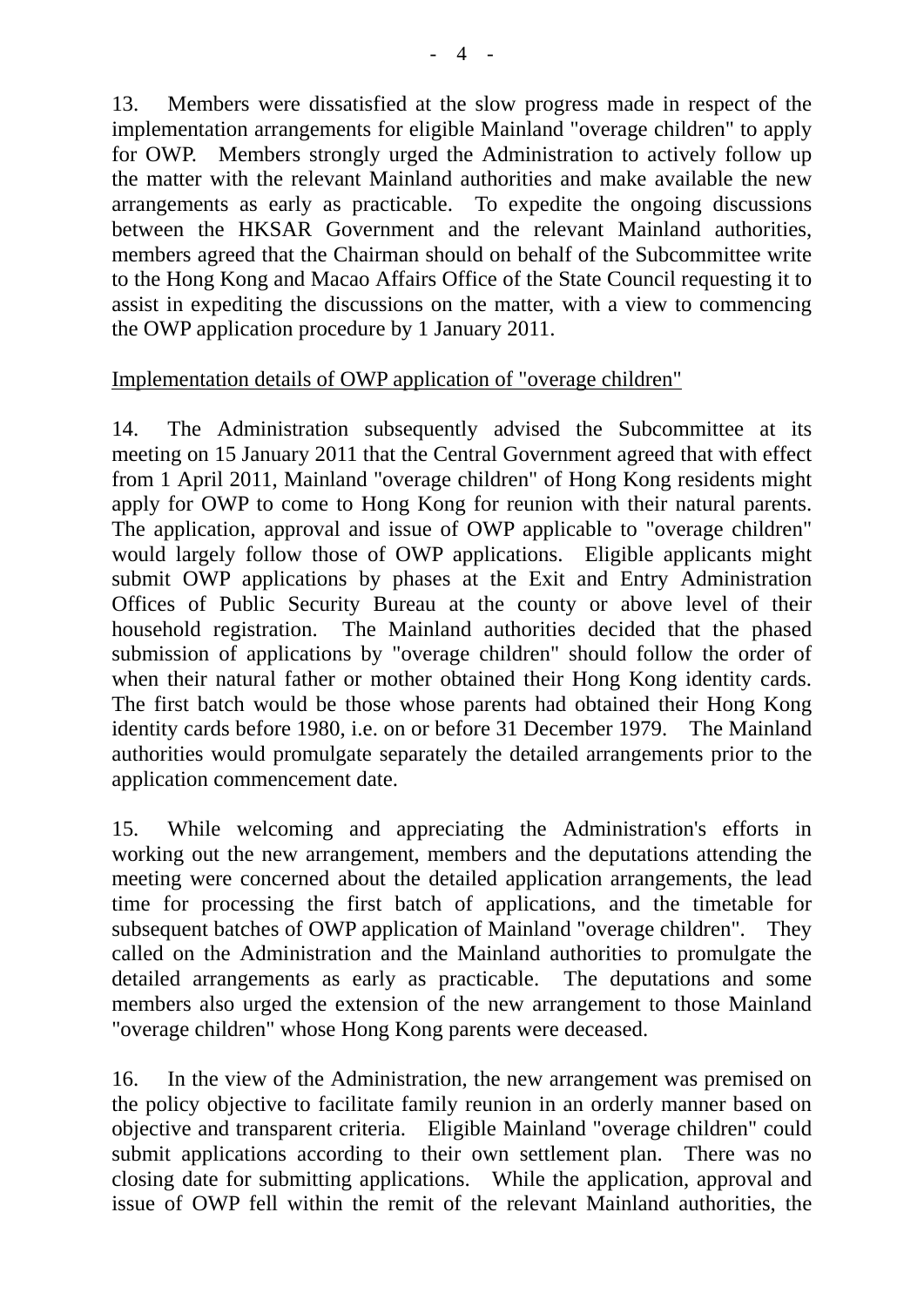Administration was confident that the Mainland authorities would promulgate the detailed arrangements shortly given that the new arrangement would commence with effect from 1 April 2011.

17. Concern was raised about the estimated number of eligible "overage children" applicants. According to the Administration, the exact number of eligible applicants dispersed throughout the Mainland was not available, but the number was estimated to be tens of thousands. It stressed that the HKSAR Government and the Mainland authorities had been actively discussing the implementation details, with the objective of working out a sound and fair arrangement to facilitate the orderly and early entry of eligible applicants for family reunion based on objective and transparent criteria. It was expected that around 80,000 accumulated unused OWP quotas over the past 10 years would help effectively address the needs of "overage children". The Administration would be in a better position to assess the actual number of applications and processing time after the commencement of the OWP application procedure.

18. The Administration will brief the Subcommittee on the implementation progress of the OWP application of "overage children" at its meeting on 14 June 2011.

#### **Relevant papers**

19. A list of the relevant papers on the LegCo website is in **Appendix II**.

Council Business Division 2 Legislative Council Secretariat 9 June 2011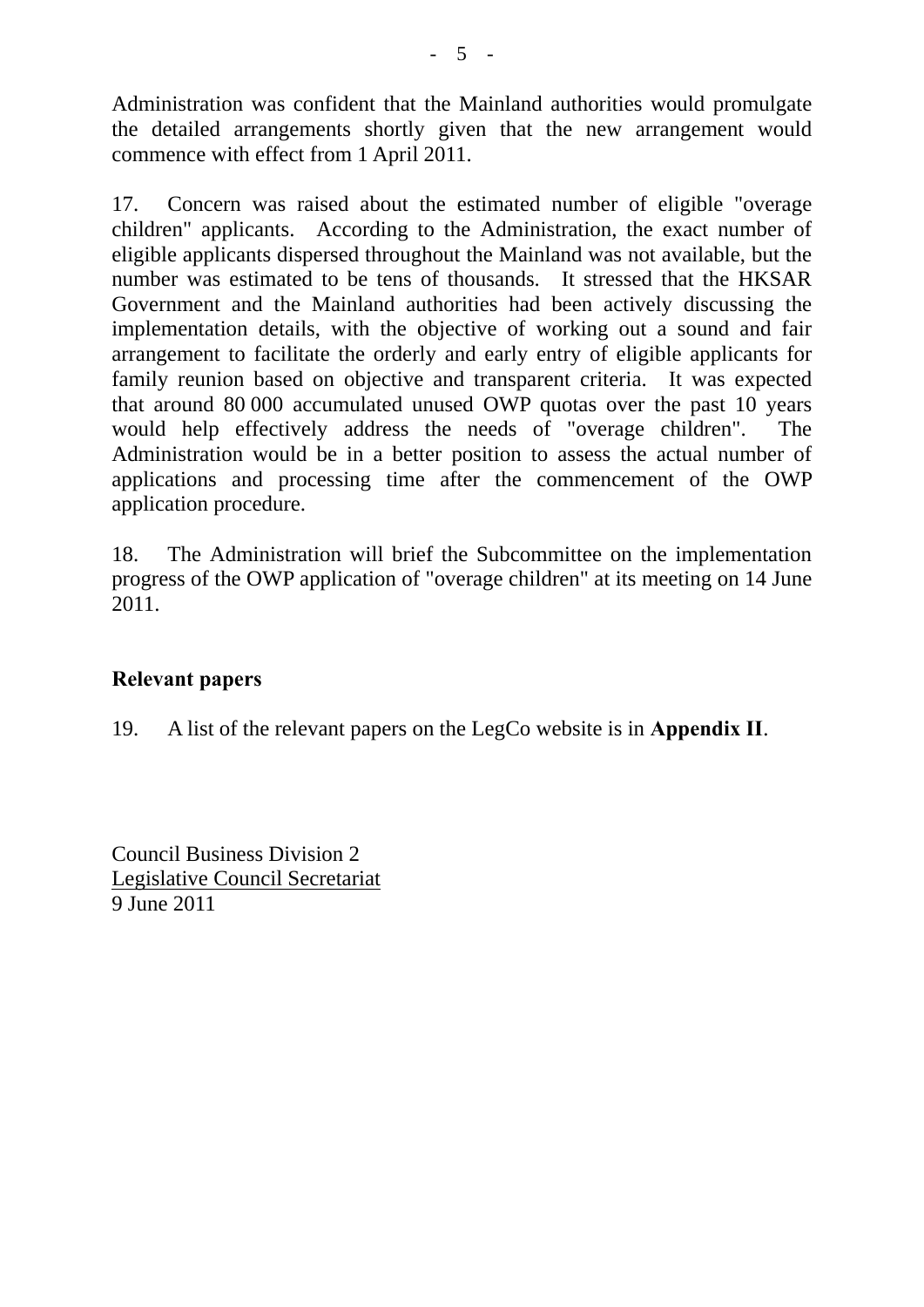# **Number of New Arrivals of OWP Holders \***

**Appendix I**

| <b>Categories</b>                                                                                     |          | 2000    | 2001    | 2002    | 2003    | 2004    | 2005   | 2006    | 2007    | 2008    | 2009    | 2010<br>(Jan-Sep) |
|-------------------------------------------------------------------------------------------------------|----------|---------|---------|---------|---------|---------|--------|---------|---------|---------|---------|-------------------|
| <b>Certificates of Entitlement</b><br><b>Holders</b><br>(60 places per day)                           |          | 26 27 5 | 29 29 6 | 16731   | 13 350  | 10 3 14 | 7062   | 5 3 2 5 | 4 4 8 7 | 4 4 9 0 | 5 0 25  | 3799              |
|                                                                                                       |          | (72)    | (80)    | (46)    | (37)    | (28)    | (19)   | (15)    | (12)    | (12)    | (14)    | (14)              |
| <b>Spouses separated</b><br>for 10 years or                                                           | Spouses  | 13 093  | 3 1 2 9 | 2846    | 4 1 4 9 | 2 9 0 9 | 1497   | 684     | 582     | 731     | 589     | 368               |
| above and their<br>accompanying<br>children                                                           |          | (36)    | (9)     | (8)     | (11)    | (8)     | (4)    | (2)     | (2)     | (2)     | (2)     | (1)               |
|                                                                                                       | Children | 371     | 200     | 264     | 818     | 773     | 489    | 261     | 241     | 310     | 240     | 155               |
| (30 places per day)                                                                                   |          | (1)     | (1)     | (1)     | (2)     | (2)     | (1)    | (1)     | (1)     | (1)     | (1)     | (1)               |
| <b>Other Categories</b><br>(60 places per day)                                                        |          |         |         |         |         |         |        |         |         |         |         |                   |
| <b>Spouses</b><br>(a)<br>separated for<br>less than 10<br>years and their<br>accompanying<br>children | Spouses  | 12 3 49 | 14 9 14 | 17420   | 25 507  | 17486   | 31 487 | 27 739  | 17 541  | 22 571  | 30 548  | 20 237            |
|                                                                                                       |          | (34)    | (41)    | (48)    | (70)    | (48)    | (86)   | (76)    | (48)    | (62)    | (84)    | (74)              |
|                                                                                                       | Children | 443     | 931     | 1 4 2 6 | 2757    | 1723    | 9864   | 15 260  | 6 3 8 7 | 8413    | 8 0 4 4 | 5 4 7 2           |
|                                                                                                       |          | (1)     | (3)     | (4)     | (8)     | (5)     | (27)   | (42)    | (17)    | (23)    | (22)    | (20)              |
| Others ^<br>(b)                                                                                       |          | 4 9 9 9 | 5 1 8 5 | 6 5 4 7 | 6926    | 4 8 6 7 | 4 707  | 4 9 0 1 | 4 6 27  | 5 0 9 5 | 4 1 4 1 | 2995              |
|                                                                                                       |          | (14)    | (14)    | (18)    | (19)    | (13)    | (13)   | (13)    | (13)    | (14)    | (11)    | (11)              |
| <b>Total of the Year</b>                                                                              |          | 57 530  | 53 655  | 45 234  | 53 507  | 38 072  | 55 106 | 54 170  | 33 865  | 41 610  | 48 5 87 | 33 0 26           |
|                                                                                                       |          | (157)   | (147)   | (124)   | (147)   | (104)   | (151)  | (148)   | (93)    | (114)   | (133)   | (121)             |

Remark:

\* The above statistics were compiled from the information collected by the Immigration Department from all OWP holders when they first entered Hong Kong via the Lo Wu Control Point.

- ( ) Average figure per day; less than one is counted as one.
- ^ Including unsupported children who need to join their relatives in Hong Kong, persons coming to Hong Kong to take care of their unsupported aged parents, and unsupported elderly people coming to join their relatives in Hong Kong.